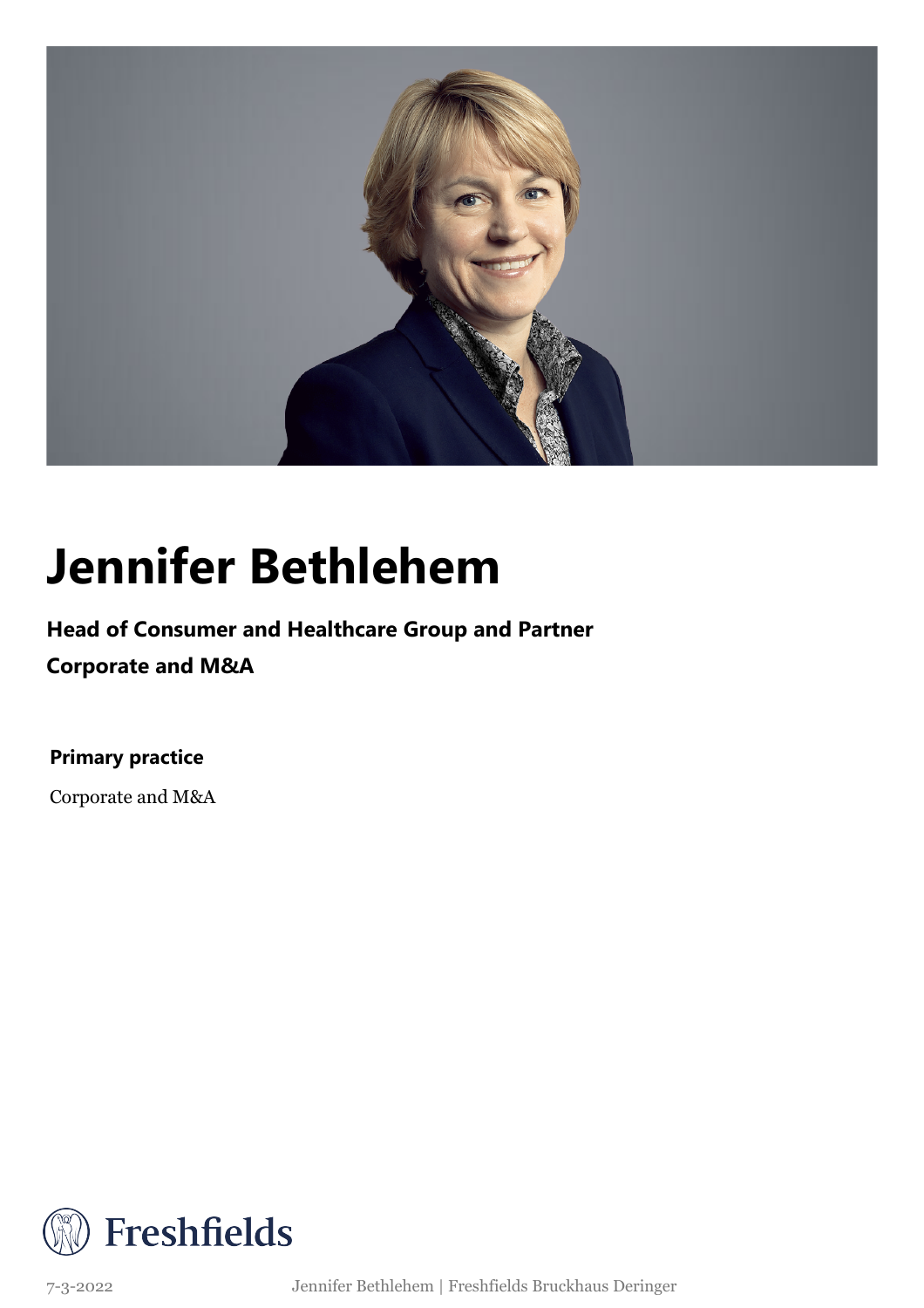# **About Jennifer Bethlehem**

#### **Jennifer is head of our consumer and healthcare practice globally.**

Jennifer has worked extensively in all kinds of M&A in the healthcare sector and has been instrumental in building our global healthcare practice. She has particular expertise in complex cross-border deals.

Jennifer is a sponsor on the firm's Global Sponsorship programme, a partner champion for the Associate led London Women's Network and a mentor on the Stephen Lawrence Scholarship Programme.

Jennifer is a Trustee of the Great Ormond Street Hospital Children's Charity.

Before becoming a lawyer, Jennifer worked as a nurse for over 10 years.

### **Recent work**

- **Astra Zeneca** on its \$39bn cash and share offer for Alexion Pharmaceuticals
- **AstraZeneca** on its defense of Pfizer's bid, the financing of its collaboration with Daiichi Sankyo, its collaboration with Merck and its acquisition of Acerta
- **Boehringer Ingelheim** on its €20bn asset swap with Sanofi
- **Cancer Research UK** on the consortium arrangements behind the UK Centre for Medical Research and Innovation (UKCMRI)
- **JB Chemicals** on the disposal of its OTC business in Russia/CIS to Johnson & Johnson
- **Merck** on the sale of its consumer healthcare business to P&G
- **Novartis** on the separation and subsequent spin-off of the Alcon business
- **Novartis** on the acquisition of the Xiidra business from Takeda Pharmaceutical
- **Novartis** on its portfolio transformation, including the asset swap with GSK (oncology, OTC and vaccines assets) and the sale of its animal health business to Eli Lilly
- **Rentokil Initial** on its \$6.7bn acquisition of Terminix